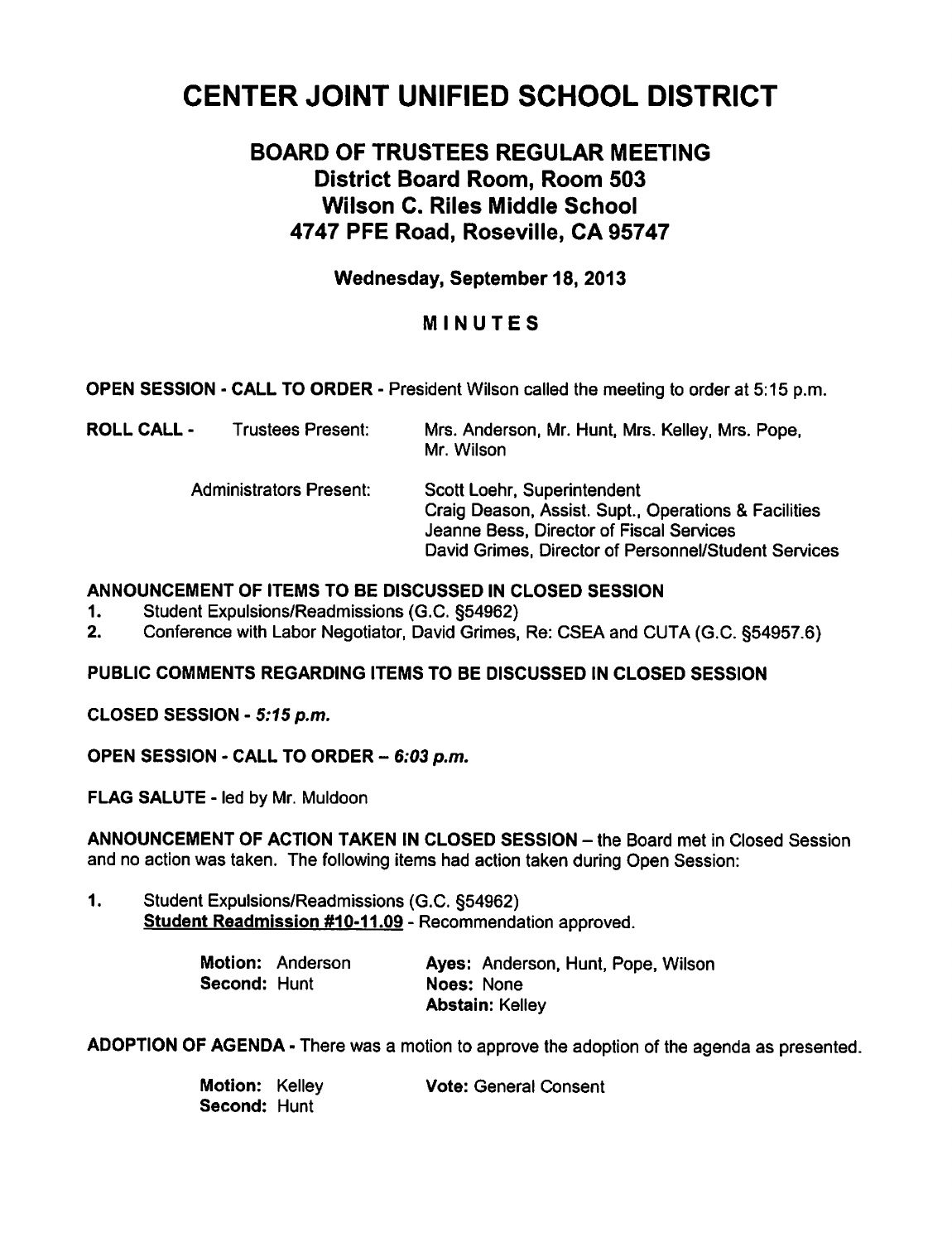### STUDENT BOARD REPRESENTATIVE REPORTS

1. Center High School - Sarah Nicholai

football team has won all 3 games.

- Homecoming is coming up. The themes for each grade are: Harry Potter-Seniors, Peter Pan-Juniors, Golden Book Series-Sophmores, Alice in Wonderland-Freshman.

- the dance is October  $5<sup>th</sup>$ , the Rally is October  $4<sup>th</sup>$  after school, and area decorations will be the morning of the 4th.

220 people ran at the Color Fun Run.

2. McClellan High School - Ronnie Barnes

MHS students and staff are thrilled by the latest API score; they increased their score by 112 points, and currently received 681.

they received an award in Excellence of Food Safety from the County of Sacramento for 2013; thanked Carrie Knutson for the incredible job she does.

-10 students earned perfect attendance during the first grading period and will be recognized at the first assembly tomorrow.

MHS began the new trimester 1B grading period this week; the 6 week grading period will conculde on November 1st.

- the spirit day today was very successful.

- 3. Antelope View Charter School there was no representative available to report.
- 4. Global Youth Charter School Marianna Flores was not available to report.

#### ORGANIZATION REPORTS

- 1. CSEA Cyndy Mitchell, President, was not available to report.
- 2. CUTA Heather Woods, President, noted that the year seems like we have been going for months and months. She is enjoying information she receives at the Rep Council. There are so many activities going on since school started. Dudley got their Comcast Day money and they received \$9,275. North Country will have a McDonalds Night on September 25<sup>th</sup> (Watt Avenue location). Spinelli is having Healthy Play at lunchtime; they are also doing a once a month Running Club. The high school enjoyed the Color Run. Riles Middle School's Autism class received a grant from Lowe's and the money will be used to start a garden there on the Riles campus. The CARE Program is helping them put the garden in as well. She also mentioned that things are going well with the Union and the District.

Trustee Wilson asked how much money North Country will be making. Mrs. Lord noted that they will be making 15% of all the proceeds that night.

Trustee Anderson asked which parent got the Comcast Day brought to our site. It was recommended that we should recognize the parent for this.

#### REPORTS/PRESENTATIONS

Williams Uniform Complaint Quarterly Reporting - David Grimes, Director of Personnel & Student Services, reported that there were no items to report.

COMMENTS FROM THE AUDIENCE REGARDING ITEMS NOT ON THE AGENDA- none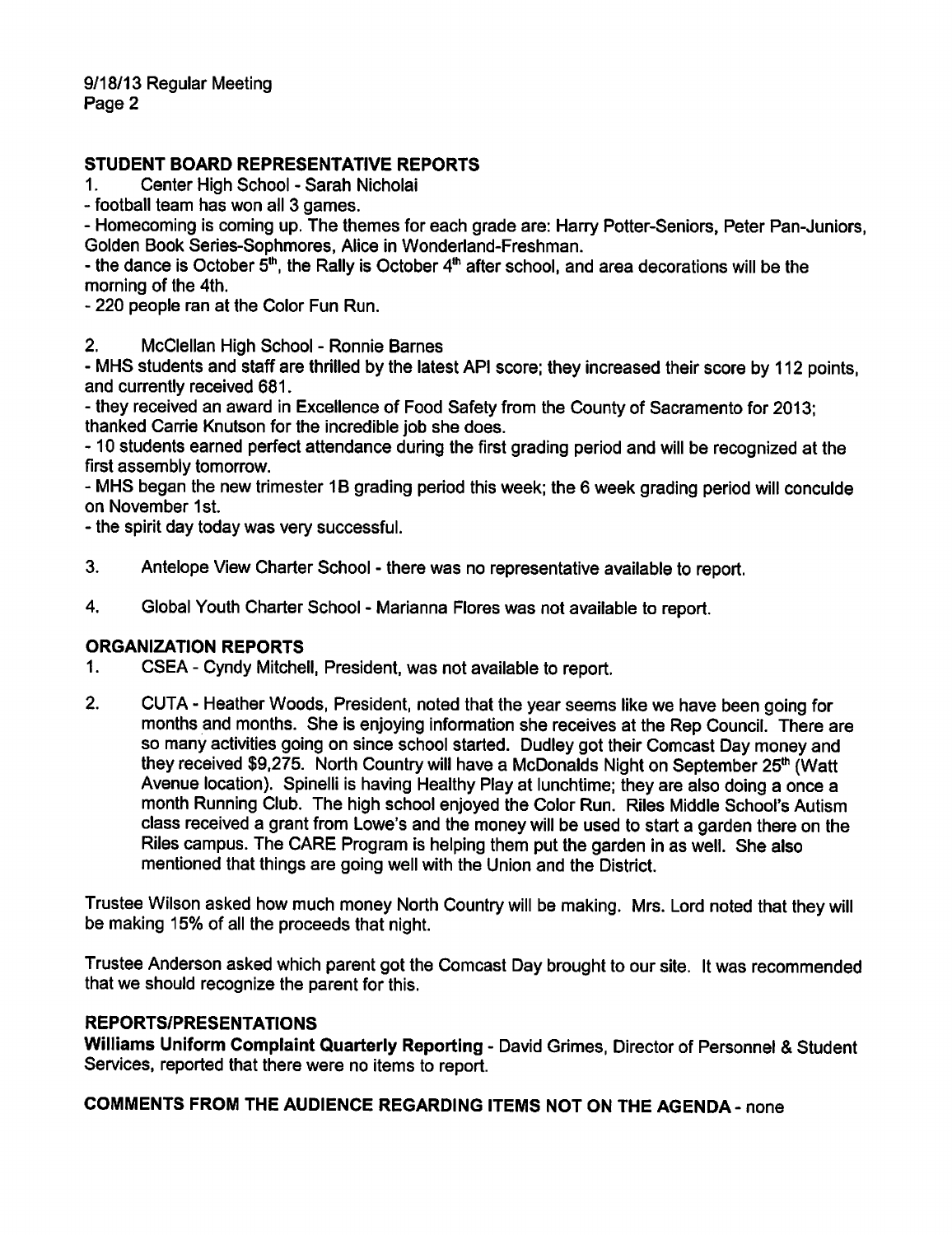9/18/13 Regular Meeting Page 3

### **BOARD/SUPERINTENDENT REPORTS**

#### Mrs. Pope

- Color Run was fun: there were 101 participants.

- Center Jam event has been postponed; we are looking at possibly holding it in June or July.

#### Mrs. Anderson

- attended the Fun Run; complemented Delrae on the good job organizing this.

#### Mr. Hunt

- had no report.

#### Mrs. Kelley

- noted that she is proud and honored to work with a district that has administration that cares for their employees.

#### Mr. Loehr

- echoed that Delrae did a nice job organizing the Color Run.

- noted that work with the Skillful Leader Book is continuing; Leadership is looking for and working on a vision statement for the district.

- visited all of the sites.

- noted that the Safety Committee will get info back to the Board.
- congratulated Mr. Wilson on his published book.

#### Mr. Wilson

- noted that Mrs. Wilson was sick on the day of the Fun Run, otherwise she would have been there.

- discussed the topic of his book, which will be available at the end of this week.

#### **CONSENT AGENDA**

- $1.$ Approved Adoption of Minutes from August 21, 2013 Regular Meeting
- $2.$ **Approved Classified Personnel Transactions**
- $3<sup>1</sup>$ **Approved Certificated Personnel Transactions**
- $\overline{\mathbf{4}}$ . Approved 2013/2014 Master Contracts: **Capitol Austism**
- 5. Ratified 2013/2014 Individual Service Agreements:

2013/14-124 JabberGym (corrected)

2013/14-134 CTEC/Supported Life Institute

2013/14-135-146 **American River Speech** 

- 2013/14-147 Guiding Hands
- 2013/14-148 Capitol Autism
- 6. Ratified Professional Services Agreement: Baby Steps Therapy
- $7<sub>1</sub>$ Ratified 2013/14 Facility Staffing Agreement with Maxim Healthcare Services
- 8. Approved Donation: 3M Overhead Projector from AYSO Region 884, Regional Commissioner **Travis Tucker**
- $9<sub>1</sub>$ Approved Professional Services Agreement: Running School
- Approved Field Trip: CHS Media Communications Students to San Francisco Bay Area  $10<sub>1</sub>$
- Approved 2013/14 PCOE California Common Core State Standards Professional Development  $11.$ Proposal
- $12.$ Approved 2013/14 SCOE Common Core State Standards Training at Center High School
- Approved Common Core State Standards Spending Plan  $13.$
- Approved Renewal Agreement for Police Services Between Twin Rivers Unified School District  $14<sub>1</sub>$ and Center Joint Unified School District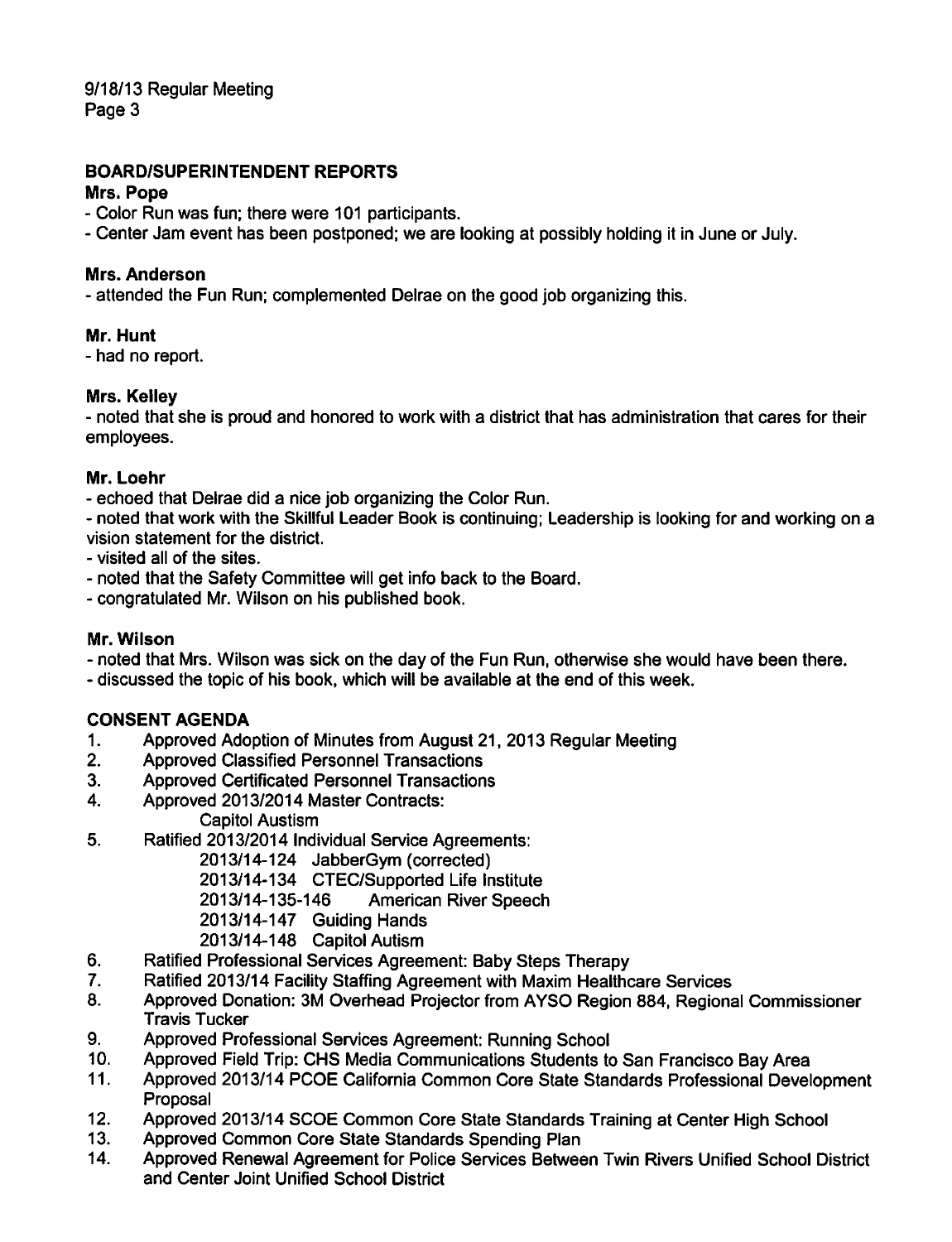### **CONSENT AGENDA (continued)**

- $15.$ Approved Agreement for Maintenance/License Agreement with Discovery Education, Inc. For All Sites (excluding charters)
- Approved Resolution #3/2013-14: Authorization to Increase Contract (Project #13-08) Amount  $16.$ **Without Bid Due to Unforseen Circumstances**
- $17.$ Approved Payroll Orders: July 2013 - August 2013
- $18.$ Approved Supplemental Agenda (Vendor Warrants): August 2013

Motion: Kelley Second: Pope

**Vote: General Consent** 

### **INFORMATION ITEMS**

- Conference: "Asilomar Math Conference" J. Andrews, M. Allred, J. Slay & E. Haro (Riles)  $1<sub>1</sub>$
- $2.$ Assembly: "Nightmare on Puberty Street" (Riles)
- $3<sub>l</sub>$ Conference: "National Association for the Education of Homeless Children and Youth" - A. **Collier (Family Resource Center)**

### **BUSINESS ITEMS**

#### APPROVED - Resolution #5/2013-14: Opposition of California American (CAL-AM) Water A. **Company Proposed Rate Increase**

Trustee Pope asked if we have notified any other districts yet. Trustee Wilson said that we would not until we had approved it first. Trustee Pope thanked Mr. Wilson for all of his time on this matter. Trustee Kelley noted that it was very moving without being rude.

Marvin Stroud, community member, noted that the document was very well written. He thanked Mr. Wilson and the Board for bringing this to the community's attention. He suggested that the board consider adding somewhere in it that the PUC take a look at why the profits being laid out here are not excessive and how a further rate hike would improve the community.

Trustee Anderson noted that it looked great. Trustee Hunt suggested that we go along with what Mr. Stroud suggested. Trustee Kelley asked that we add to the next to the last paragraph, on the third line, after "publically demonstrate", the following: "the material benefits to the rate payers and school districts and that those benefits be made public, and".

There was a motion to adopt as amended.

Motion: Kelley **Vote: General Consent** Second: Hunt

PUBLIC HEARING: Notification of Compliance With Education Code §60119 for Funds Received under Pupil Textbook and Instructional Materials Incentive Program.

President Wilson opened the public hearing at 6:25 p.m. Mr. Scott Loehr, Superintendent, noted that this was related to textbooks or instructional materials. Trustee Anderson asked if we have any reviews going on right now. Mr. Loehr noted that there are not any reviews going on right now, but that were are gearing up for math textbook review. There were no other public comments. The public hearing was closed at 6:26 p.m.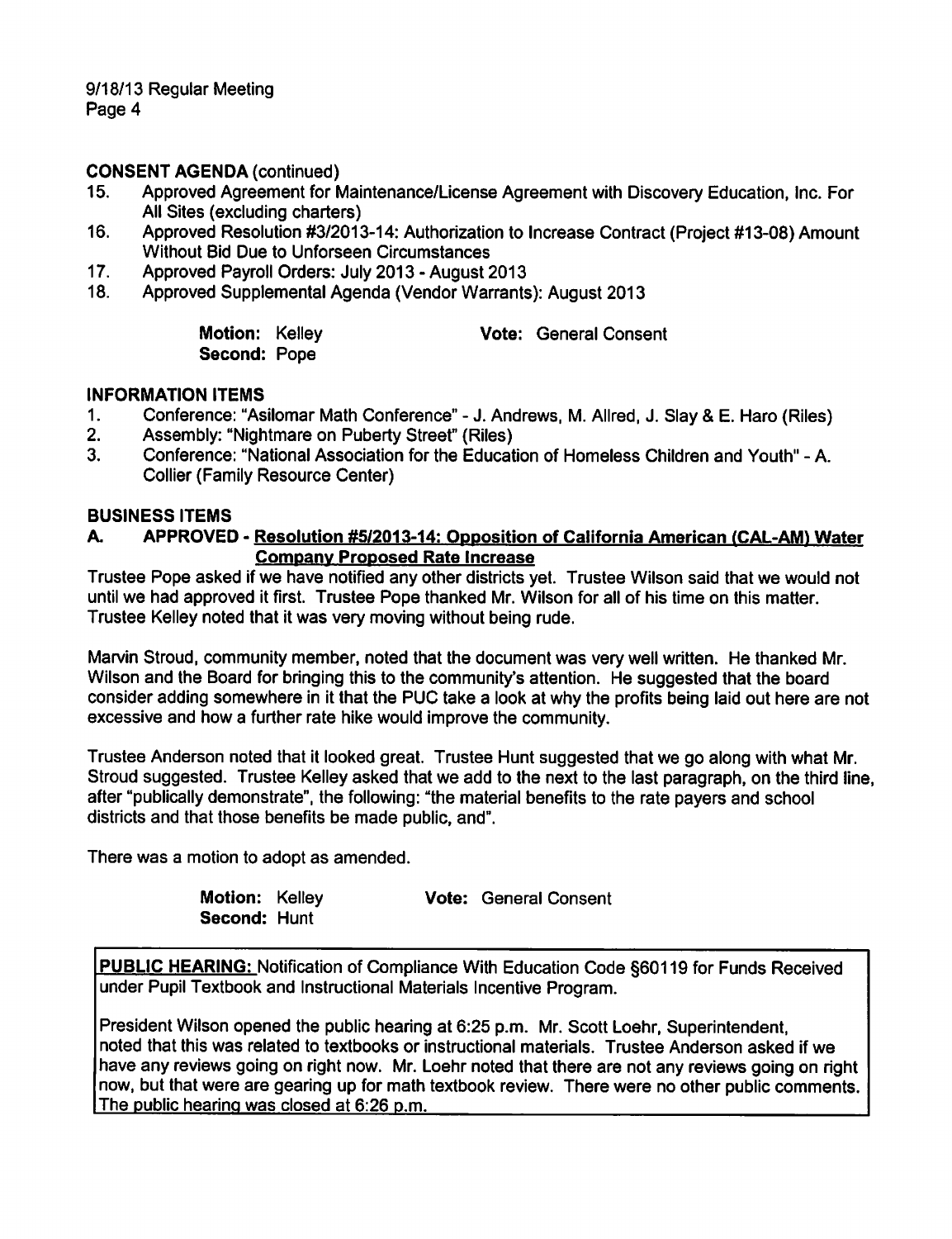9/18/13 Regular Meeting Page 5

#### **BUSINESS ITEMS (continued)**

#### APPROVED - Certification of Provision of Standards-Aligned Instructional Materials **B.**

|              | Motion: Anderson | <b>Vote: General Consent</b> |
|--------------|------------------|------------------------------|
| Second: Hunt |                  |                              |

#### C. APPROVED - Resolution #4/2013-14: Statement of Assurances Instructional Materials **Fund**

Motion: Kelley **Vote: General Consent** Second: Hunt

#### D. **APPROVED - Technology Improvements Plan**

Scott Loehr noted that when the committee looked at this we decided that we don't want to settle for something less, so we want to pace this out to get what we want ultimately. It might take us a little longer to get what we want, but if funding changes then maybe we can get it sooner

Craig Deason, Assistant Superintendent of Operations and Facilities, discussed the infrastructure, commercial wifi district-wide, student devices, classroom environment, available funding, and the timeline.

Trustee Anderson asked what kind of inventory or tracking program we will have for all of this. Craig Deason noted that they already track equipment. Mr. Loehr noted that newer devices come with software that helps you track where a device is, and we also have an inventory system through our warehouse. Marv Lord noted that his department tracks equipment every year, just to see what needs to be replaced.

Trustee Kelley asked for Marv's take on the decision to go with owning the equipment rather than leasing or contracting the equipment and the concern that she has versus things becoming obsolete before we even get off the floor. Marv Lord noted that we looked at the leasing component, but we don't have a crystal ball on knowing what will be available. He noted that they are looking at filling all of the holes, then upgrading all of the old stuff, and then by the end of the 5 years we will have to start replacing the early on stuff or replacing stuff that has been stolen or broken. In leasing we would be locked into one vendor and one type of equipment that they want us to lease from. And if we don't have the funding we can not opt to not continue on this track and still have the capabilities that we are trying to have. We would be able to get 2 or 3 year warranties on equipment that we purchase.

Trustee Kelley asked what it means the have a contract, rather than lease or own. Mr. Deason noted that Sprint met with them and wanted to provide all of our devices for us. They wanted to come in and help us deliver the wifi component. They would provide us with their devices; we would be on a service plan and would be paying monthly for their devices.

Trustee Anderson asked that we talk to those that will be using the equipment and programs. Mr. Lord noted that we talked to the stake holders initially, then went back to them to confirm that this is what they want. We would like to have a uniform teaching platform, so if a teacher walks into another room they would know what to expect, how to use it.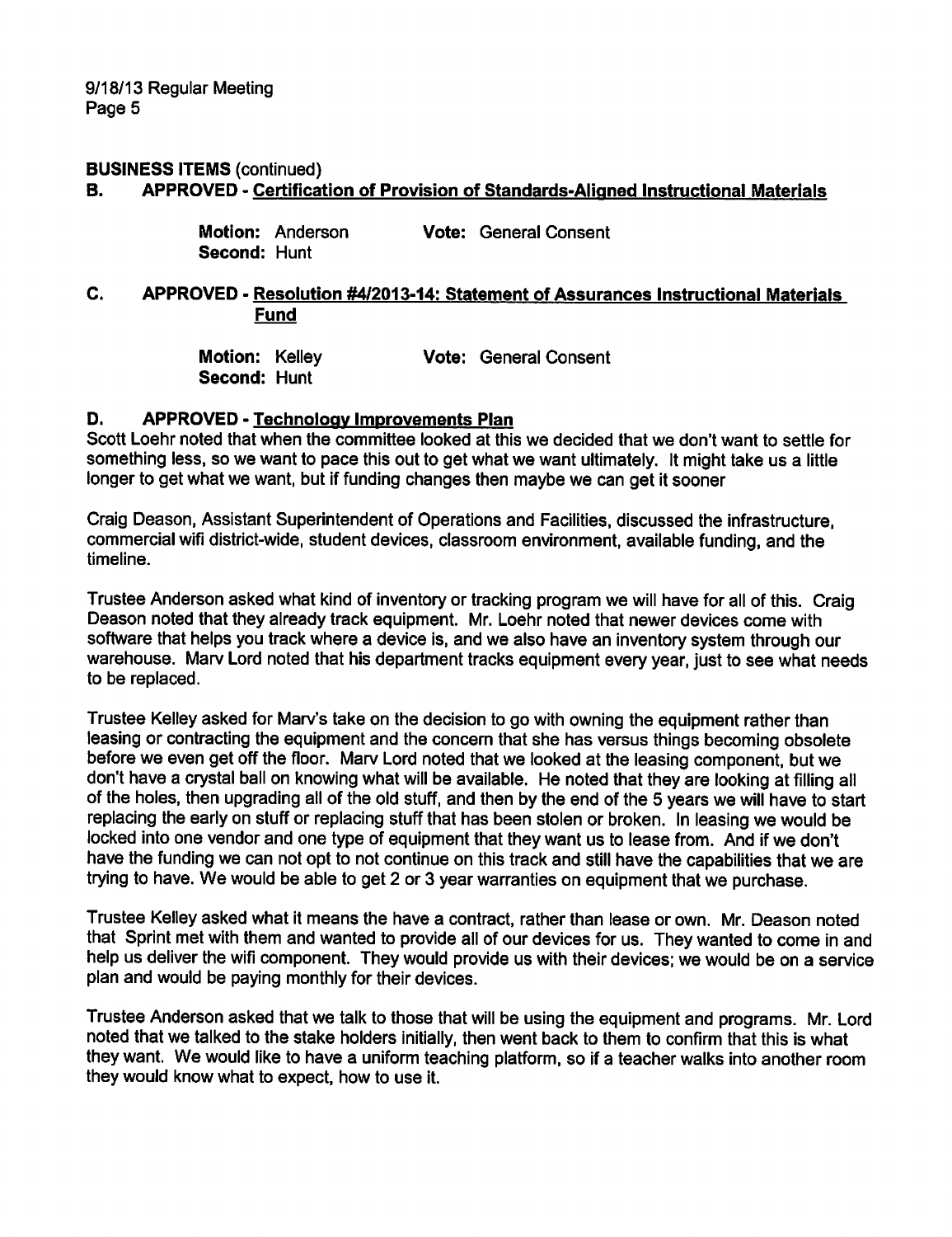#### **BUSINESS ITEMS (continued)**

Scott Loehr noted that when the wifi is in place, each user will have their own district logon and we can set parameters and filters. Trustee Pope asked Ms. Bess if we are buying hundreds of thousands of dollars of equipment will it be amortized? Ms. Bess said no but noted that it will be inventoried. She also noted that to have a lease in place shows up as a liability on our books, but to own can only be an asset to us. Mr. Loehr noted that this is a good first start.

There was a motion to implement the first phase.

| Motion: Kelley      |  | <b>Vote: General Consent</b> |
|---------------------|--|------------------------------|
| <b>Second: Pope</b> |  |                              |

#### E. APPROVED - 2012/13 Unaudited Actuals Report

This is the closing of the books, final tally of what we did last fiscal year as of June 30. The actual ending fund balance is \$371,000 more than what she had projected at budget adoption time. That is the tightest expenditure year that we have had in the 10 years that she has been here. Normally when you close out a year we've had anywhere between \$500,000 to over \$1,000,000 fall out at the end. As funding has become smaller and smaller and tighter and tighter, that has been going down. The positive way to look at is that we have \$371,000. That becomes one time money which becomes part of our starting balance for this year. We still are overspending our revenues. We need to try harder not to over spend. She also pointed out that we did end with a positive cash balance. If we hadn't had the TRANS, we would not have ended with positive cash. At this time we do not have a TRAN and we are operating on our own cash. She will come back in the spring and probably ask for a TRAN. Ms. Bess did note that it is an overall good report. The auditors said the preliminarily report was good. Trustee Kelley asked if we are still owed from the deferrals for the 12/13 year. Ms. Bess noted that we received 95% of the deferrals in July and August. That money is still coming to us. It is already reflected as revenue. Trustee Kelley asked how many teachers did we add this year based on the class size reduction and why that didn't increase the benefits. Ms. Bess noted that the 13/14 Budget was based on the adoption that the Board did in June. A big portion of the increase in cost was based on the furlough days being eliminated and we planned on replacing the retirees. She also noted that she has not adjusted anything for the 13-14 year yet; this will appear on the first interim report. Trustee Kelley asked what else was in the Other OutGo. Ms. Bess noted that other than than food services there are also indirect costs for the charter school added into this.

|                | Motion: Anderson | <b>Vote: General Consent</b> |
|----------------|------------------|------------------------------|
| Second: Kelley |                  |                              |

#### F. APPROVED - Resolution #2/2013-14: Gann Limit Resolution

Trustee Wilson asked Ms. Bess to explain what the GANN Limit is and why we are certifying it. Ms. Bess noted that it is the law to certify it and noted that it is the state's way of double checking to make sure that we are not projecting revenues that exceed what the state says we are going to get. She noted that 99% is pulled in from the state software. She noted that on the third page, at the top, you are looking for a zero dollar amount, otherwise we do not meet the GANN limit.

| Motion: Kelley      |  | <b>Vote: General Consent</b> |
|---------------------|--|------------------------------|
| <b>Second: Hunt</b> |  |                              |